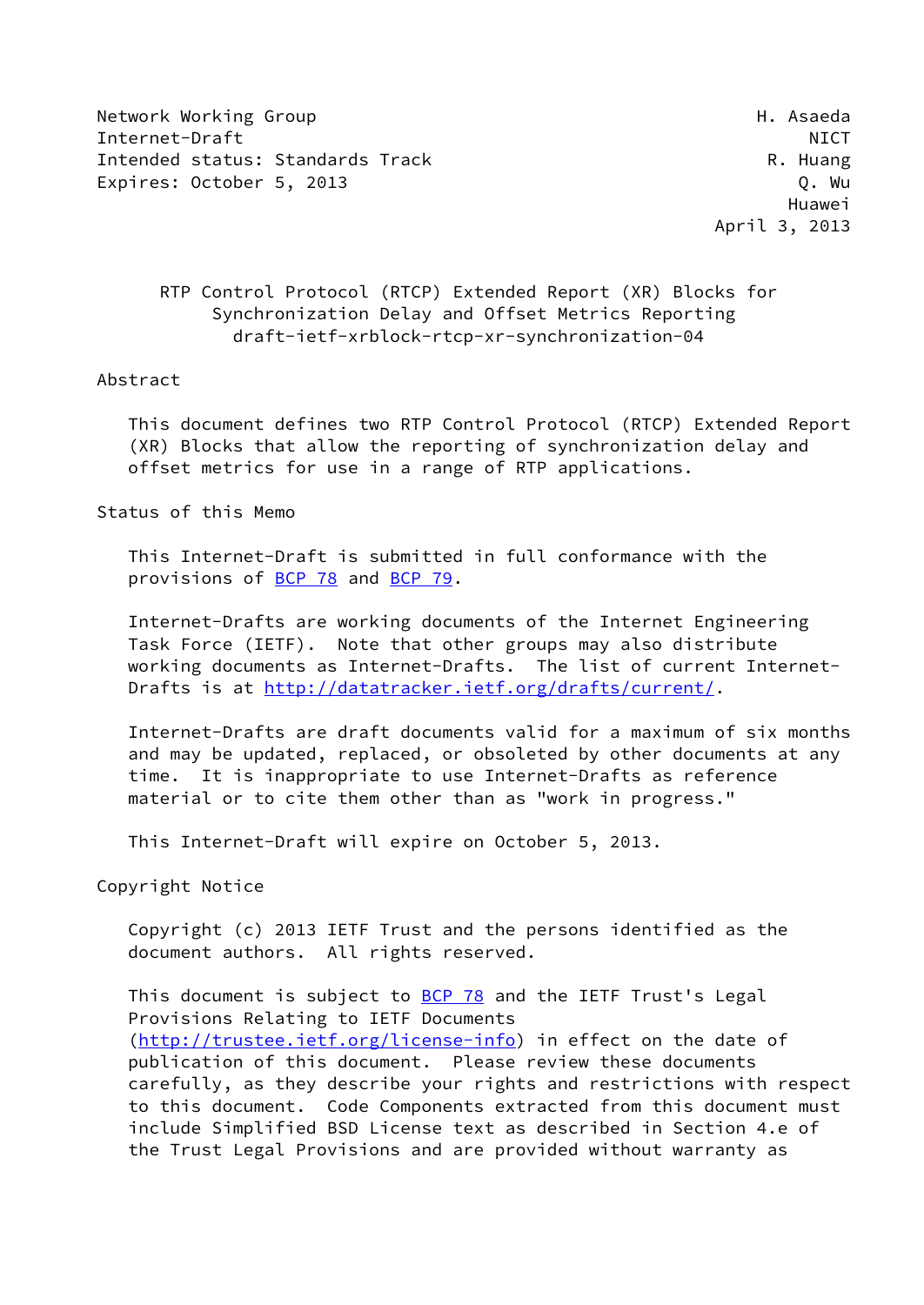| Internet-Draft | SDO Report Blocks | April 2013 |
|----------------|-------------------|------------|
|----------------|-------------------|------------|

described in the Simplified BSD License.

# Table of Contents

| 1.1. | Synchronization Delay and Offset Metrics Reporting                       |  |
|------|--------------------------------------------------------------------------|--|
|      |                                                                          |  |
| 1.2. | RTCP and RTCP XR Reports 3                                               |  |
|      | 1.3. Performance Metrics Framework 3                                     |  |
| 1.4. |                                                                          |  |
|      |                                                                          |  |
|      |                                                                          |  |
|      | $\underline{3}$ . RTP Flows Initial Synchronization Delay Report Block 5 |  |
|      | $\underline{3.1}$ . Metric Block Structure 5                             |  |
| 3.2. | Definition of Fields in RTP Flow Initial                                 |  |
|      | Synchronization Delay Metrics Block $\cdots \cdots \cdots$               |  |
|      | 4. RTP Flows Synchronization Offset Metrics Block 6                      |  |
| 4.1. |                                                                          |  |
| 4.2. | Definition of Fields in RTP Flow General                                 |  |
|      | Synchronization Offset Metrics Block $\frac{7}{2}$                       |  |
|      |                                                                          |  |
|      | $5.1$ . SDP rtcp-xr-attrib Attribute Extension 9                         |  |
|      |                                                                          |  |
|      |                                                                          |  |
| 6.   |                                                                          |  |
| 7.   |                                                                          |  |
| 8.   |                                                                          |  |
| 9.   |                                                                          |  |
|      |                                                                          |  |
|      | $9.2$ . Informative References 11                                        |  |
|      | Appendix A. Metrics represented using RFC6390 Template 12                |  |
|      |                                                                          |  |
|      | B.1. draft-ietf-xrblock-rtcp-xr-syncronization-04 13                     |  |
| B.2. | draft-ietf-xrblock-rtcp-xr-syncronization-03 13                          |  |
|      | B.3. draft-ietf-xrblock-rtcp-xr-syncronization-02 13                     |  |
|      |                                                                          |  |
|      |                                                                          |  |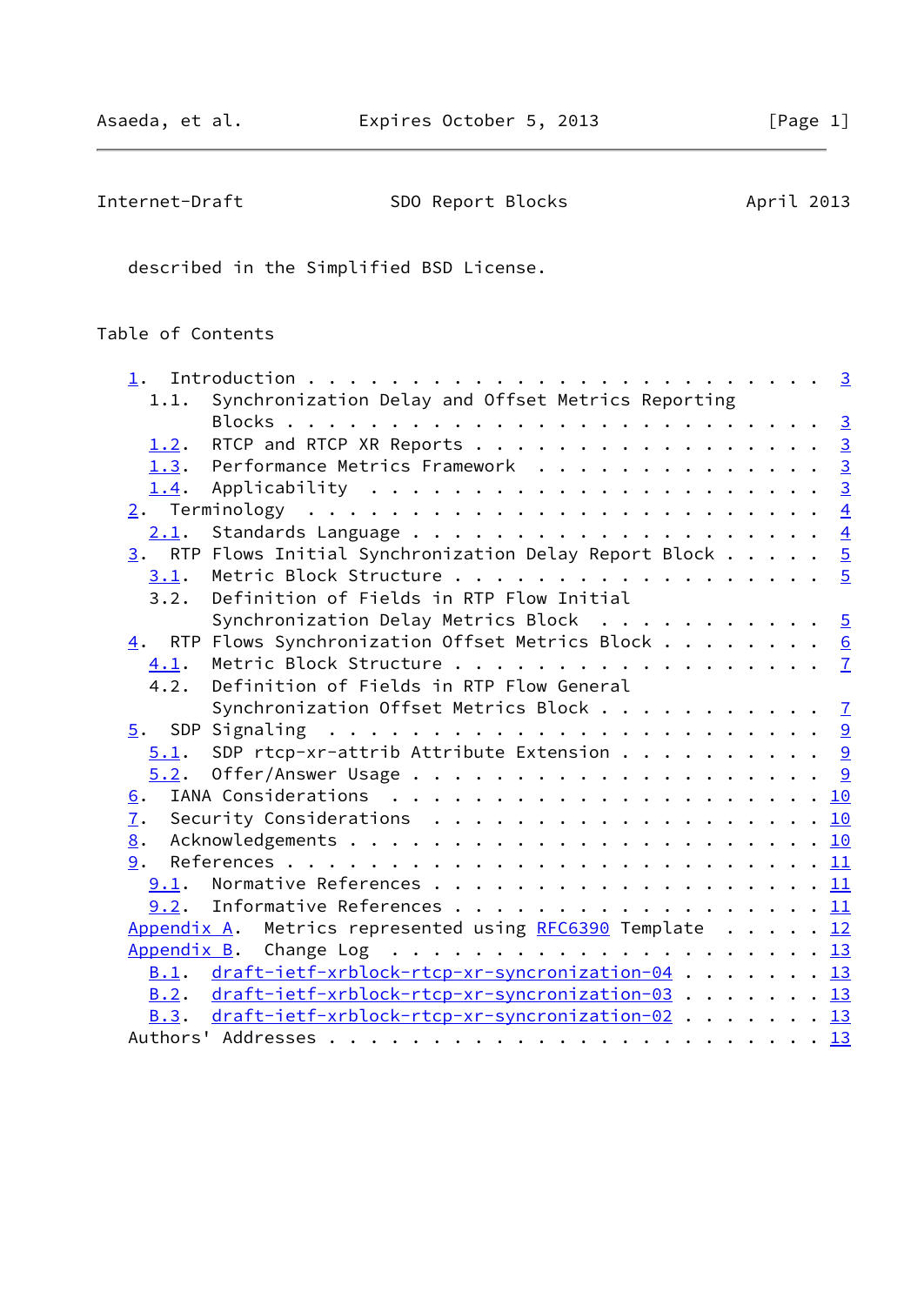Asaeda, et al. **Expires October 5, 2013** [Page 2]

<span id="page-2-1"></span>

Internet-Draft SDO Report Blocks April 2013

#### <span id="page-2-0"></span>[1](#page-2-0). Introduction

<span id="page-2-5"></span>[1.1](#page-2-5). Synchronization Delay and Offset Metrics Reporting Blocks

 This draft defines two new block types to augment those defined in [\[RFC3611](https://datatracker.ietf.org/doc/pdf/rfc3611)], for use in a range of RTP applications.

 The first new block type supports reporting of Initial Synchronization Delay to establish multimedia session. Information is recorded about time difference between the start of RTP sessions and the time the RTP receiver acquires all components of RTP sessions in the multimedia session [[RFC6051](https://datatracker.ietf.org/doc/pdf/rfc6051)].

 The second new block type supports reporting of the relative synchronization offset time of two arbitrary streams (e.g., between audio and video streams), with the same RTCP CNAME included in RTCP SDES packets [\[RFC3550](https://datatracker.ietf.org/doc/pdf/rfc3550)].

 These metrics belong to the class of transport level metrics defined in [[RFC6792\]](https://datatracker.ietf.org/doc/pdf/rfc6792).

<span id="page-2-2"></span>[1.2](#page-2-2). RTCP and RTCP XR Reports

The use of RTCP for reporting is defined in [\[RFC3550](https://datatracker.ietf.org/doc/pdf/rfc3550)]. [\[RFC3611](https://datatracker.ietf.org/doc/pdf/rfc3611)] defined an extensible structure for reporting using an RTCP Extended Report (XR). This document defines a new Extended Report block for use with [\[RFC3550](https://datatracker.ietf.org/doc/pdf/rfc3550)] and [\[RFC3611](https://datatracker.ietf.org/doc/pdf/rfc3611)].

<span id="page-2-3"></span>[1.3](#page-2-3). Performance Metrics Framework

The RTP Monitoring Architectures [\[RFC6792](https://datatracker.ietf.org/doc/pdf/rfc6792)] provides guideline for reporting block format using RTCP XR. The new report block described in this memo is in compliance with the monitoring architecture specified in [\[RFC6792](https://datatracker.ietf.org/doc/pdf/rfc6792)].

<span id="page-2-4"></span>[1.4](#page-2-4). Applicability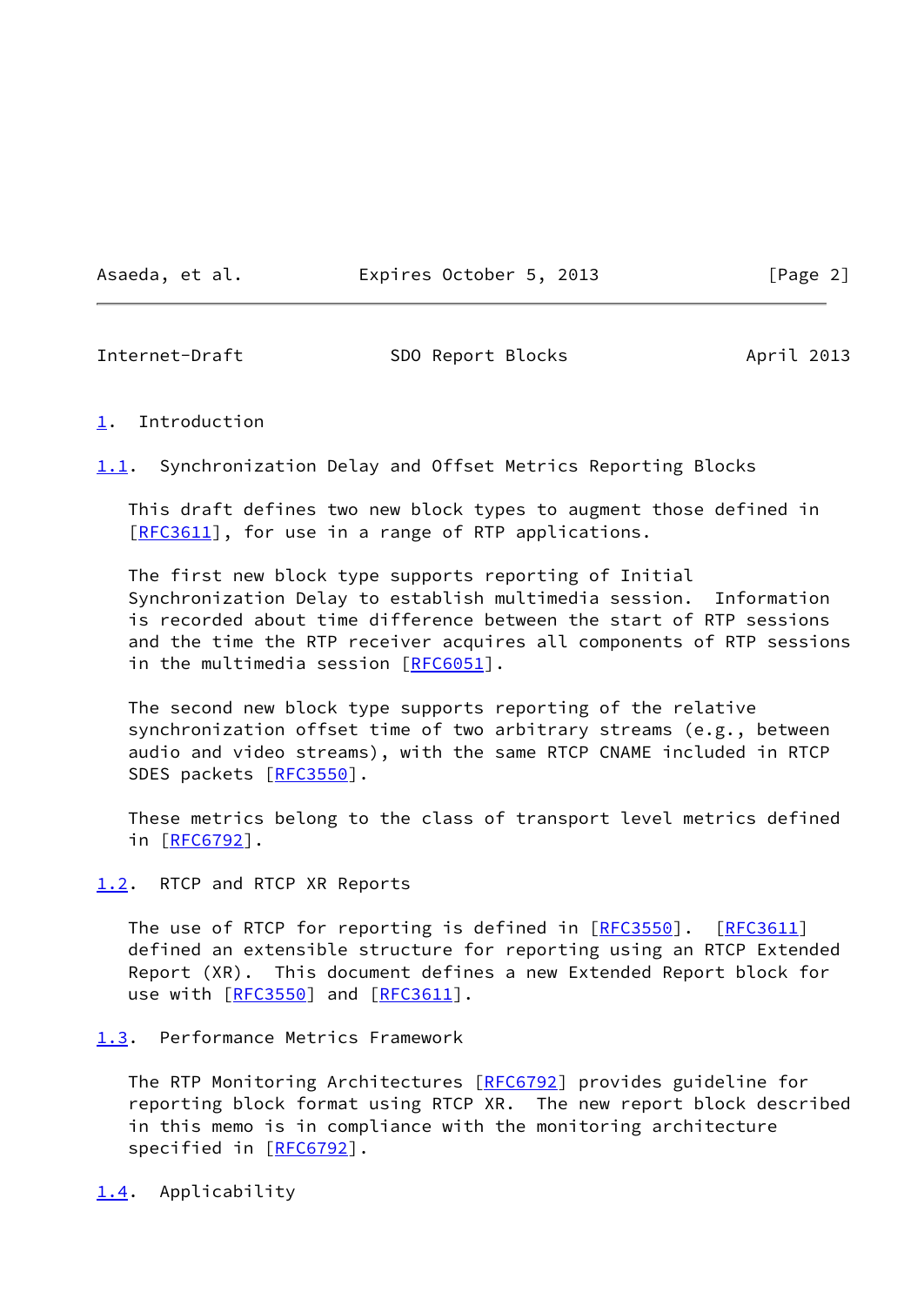When joining each session in layered video sessions [\[RFC6190](https://datatracker.ietf.org/doc/pdf/rfc6190)] or the multimedia session, a receiver may not synchronize playout across the multimedia session or layered video session until RTCP SR packets have been received on all components of RTP sessions. The component RTP session are referred to as each RTP session for each media type in multimedia session or separate RTP session for each layer in the layered video session. For multicast session, the initial synchronization delay metric varies with the session bandwidth, the number of members, and the number of senders in the session. The RTP flow Initial synchronization delay block defined in this document can be used to report such metric, i.e., the initial synchronization

| Asaeda, et al. | Expires October 5, 2013 | [Page 3] |
|----------------|-------------------------|----------|
|----------------|-------------------------|----------|

<span id="page-3-0"></span>Internet-Draft SDO Report Blocks April 2013

 delay to receive all the RTP streams belonging to the same multimedia session or layered video session. In the absence of packet loss, the initial synchronization delay equals to the average time taken to receive the first RTCP packet in the RTP session with the longest RTCP reporting interval. In the presence of packet loss, the media synchronization should rely on the in-band mapping of RTP and NTP- format timestamps [[RFC6051](https://datatracker.ietf.org/doc/pdf/rfc6051)] or wait until the reporting interval has passed, and the next RTCP SR packet is sent.

 Receivers of the RTP flow initial synchronization delay block could use this metric to compare with targets (i.e., Service Level Agreement or thresholds of the system) to help ensure the quality of real-time application performance.

 In an RTP multimedia session, there can be an arbitrary number of streams carried in different RTP sessions, with the same RTCP CNAME. These streams may be not synchronized with each other. For example, one audio stream and one video stream belong to the same session, and the audio stream is transmitted lagging behind video stream for multiple tens of milliseconds [[TR-126](#page-12-3)]. The RTP Flows Synchronization Offset block can be used to report such synchronization offset between video stream and audio stream. This block is also applied to the case where an RTP session can contain media streams with media from multiple media types. The metrics defined in the RTP flows synchronization Offset block can be used by network manager for trouble shooting and dealing with user experience issues.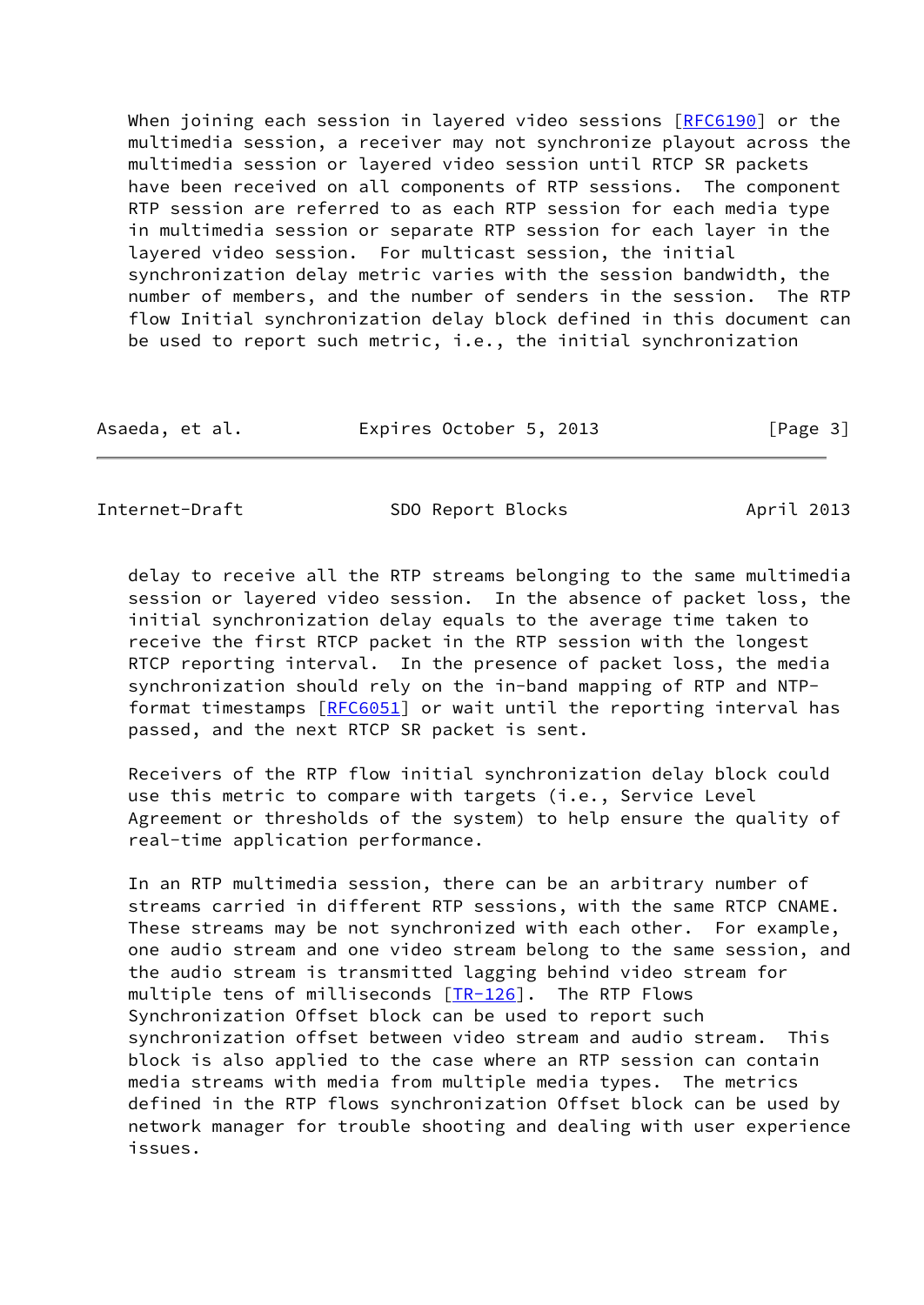### <span id="page-4-0"></span>[2](#page-4-0). Terminology

<span id="page-4-1"></span>[2.1](#page-4-1). Standards Language

 The key words "MUST", "MUST NOT", "REQUIRED", "SHALL", "SHALL NOT", "SHOULD", "SHOULD NOT", "RECOMMENDED", "MAY", and "OPTIONAL" in this document are to be interpreted as described in [RFC 2119 \[RFC2119](https://datatracker.ietf.org/doc/pdf/rfc2119)].

In addition, the following terms are defined:

Initial Synchronization Delay:

 A multimedia session comprises a set of concurrent RTP sessions among a common group of participants, using one RTP session for each media type. The initial synchronization Delay is the average time for receiver to synchronize all components of a multimedia session [[RFC6051\]](https://datatracker.ietf.org/doc/pdf/rfc6051).

| Asaeda, et al. | Expires October 5, 2013 | [Page 4] |
|----------------|-------------------------|----------|
|----------------|-------------------------|----------|

<span id="page-4-3"></span>Internet-Draft SDO Report Blocks April 2013

Synchronization Offset:

 Synchronization between two media streams must be maintained to ensure satisfactory QoE. Two media streams can be of the same or different media type belonging to one RTP session or in different media types belonging to one multimedia session. The Synchronization Offset is the relative time difference of the two media streams that need to be synchronized.

<span id="page-4-2"></span>[3](#page-4-2). RTP Flows Initial Synchronization Delay Report Block

 This block is sent by RTP receivers and reports Initial synchronization delay beyond the information carried in the standard RTCP packet format. Information is recorded about time difference between the start of multimedia session and the time when the RTP receiver acquires all components of RTP sessions [\[RFC6051](https://datatracker.ietf.org/doc/pdf/rfc6051)] measured at the receiving end of RTP stream.

 This block needs only be exchanged occasionally, for example sent once at the start of RTP session.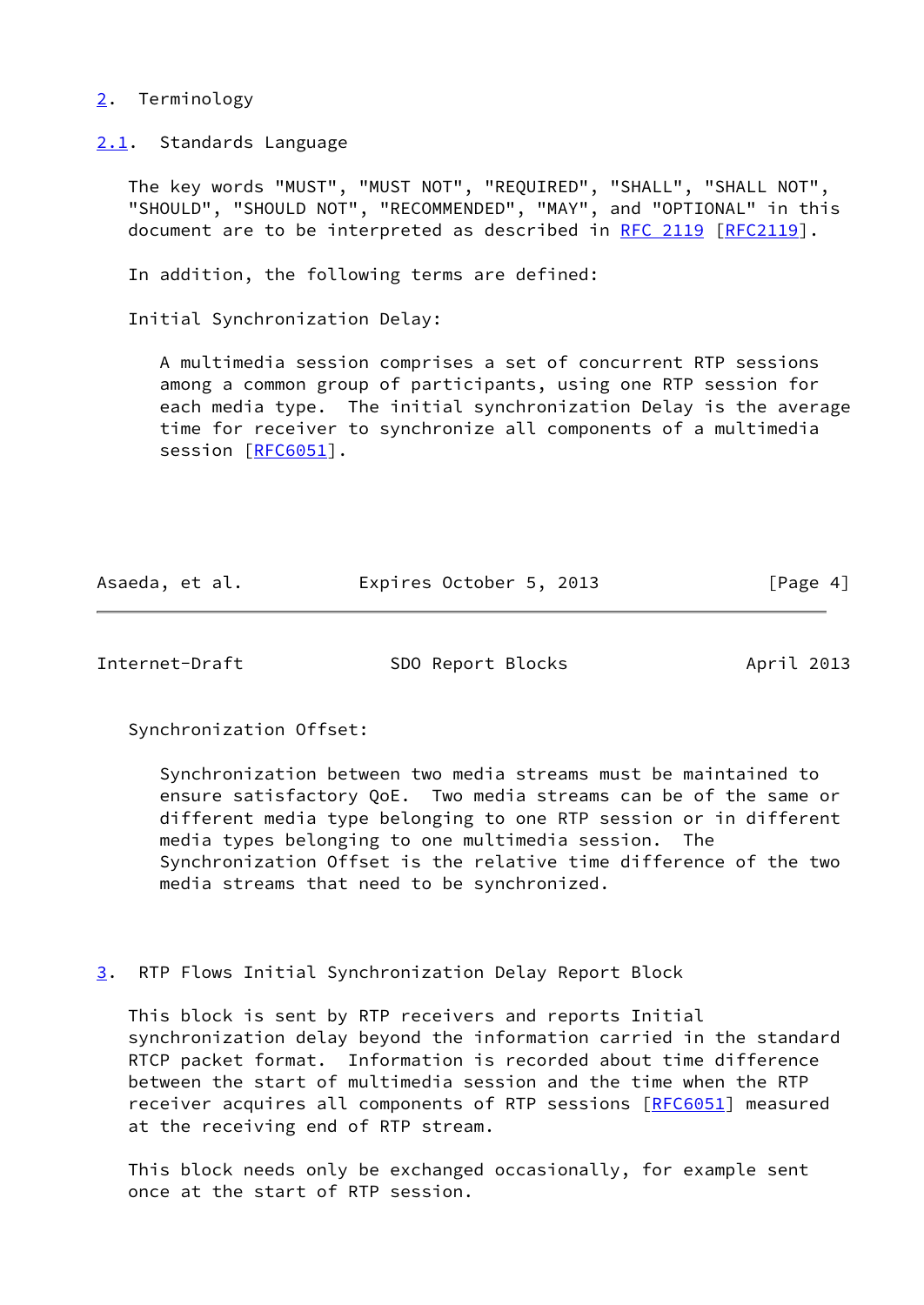#### <span id="page-5-0"></span>[3.1](#page-5-0). Metric Block Structure

 The RTP Flows Initial Synchronization Delay Report Block has the following format:

0 1 2 3 0 1 2 3 4 5 6 7 8 9 0 1 2 3 4 5 6 7 8 9 0 1 2 3 4 5 6 7 8 9 0 1 +-+-+-+-+-+-+-+-+-+-+-+-+-+-+-+-+-+-+-+-+-+-+-+-+-+-+-+-+-+-+-+-+ BT=RFISD | Reserved | Block length=2 +-+-+-+-+-+-+-+-+-+-+-+-+-+-+-+-+-+-+-+-+-+-+-+-+-+-+-+-+-+-+-+-+ SSRC of Source +-+-+-+-+-+-+-+-+-+-+-+-+-+-+-+-+-+-+-+-+-+-+-+-+-+-+-+-+-+-+-+-+ | Initial Synchronization Delay | +-+-+-+-+-+-+-+-+-+-+-+-+-+-+-+-+-+-+-+-+-+-+-+-+-+-+-+-+-+-+-+-+

<span id="page-5-2"></span>[3.2](#page-5-2). Definition of Fields in RTP Flow Initial Synchronization Delay Metrics Block

Block type (BT): 8 bits

 The RTP Flows Initial Synchronization Delay Report Block is identified by the constant <RFISD>.

| Asaeda, et al. | Expires October 5, 2013 | [Page 5] |
|----------------|-------------------------|----------|
|----------------|-------------------------|----------|

<span id="page-5-1"></span>

| Internet-Draft | SDO Report Blocks | April 2013 |
|----------------|-------------------|------------|
|----------------|-------------------|------------|

Reserved: 6 bits

 This field is reserved for future definition. In the absence of such a definition, the bits in this field MUST be set to zero and MUST be ignored by the receiver.

Block length: 16 bits

 The constant 2, in accordance with the definition of this field in Section [3 of RFC 3611](https://datatracker.ietf.org/doc/pdf/rfc3611#section-3) [\[RFC3611](https://datatracker.ietf.org/doc/pdf/rfc3611)].

SSRC of source: 32 bits

 The SSRC of the media source SHALL be set to the value of the SSRC identifier carried in any arbitrary component of RTP sessions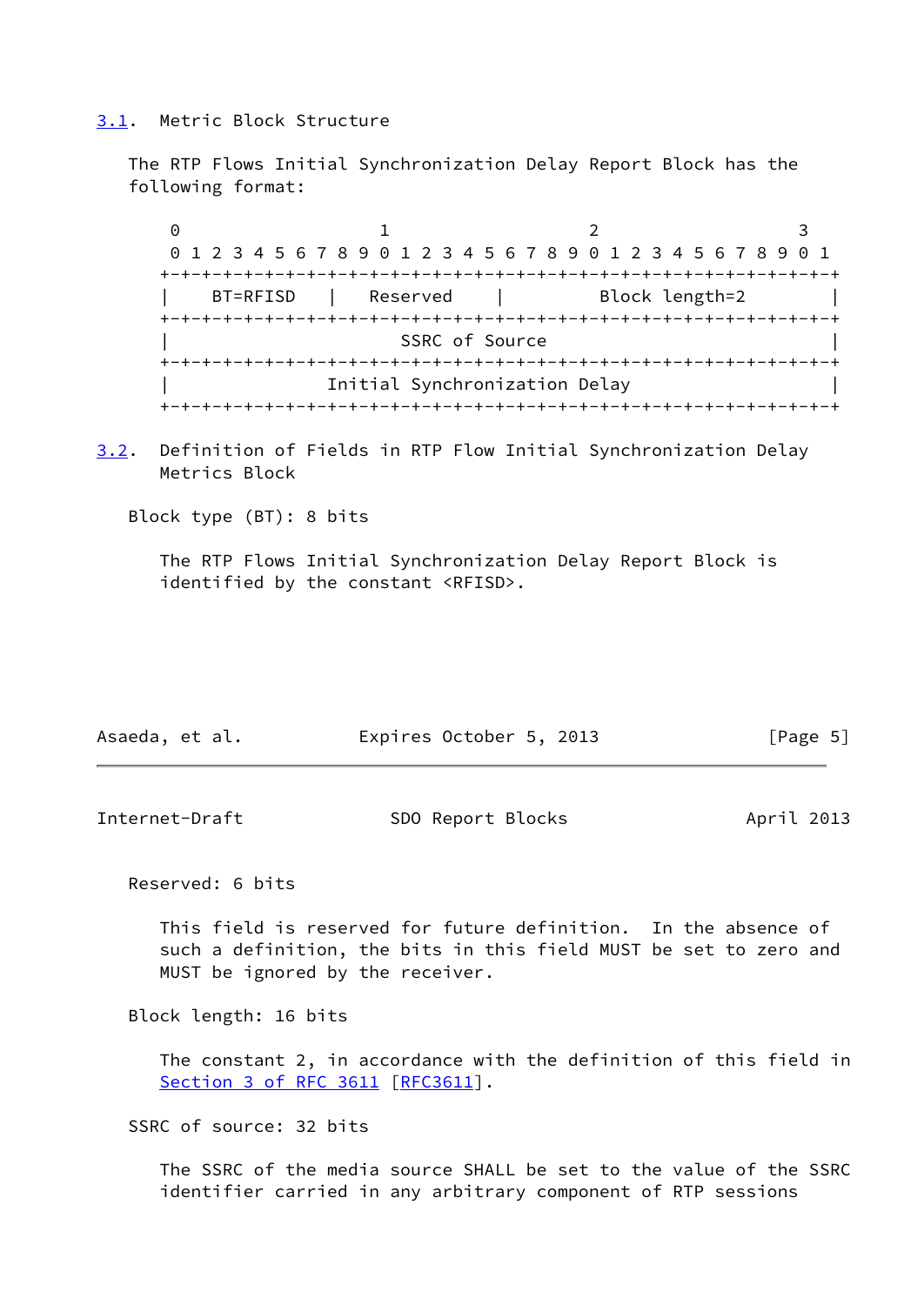belonging to the same multimedia session.

Initial Synchronization Delay: 32 bits

 The average delay, expressed in units of 1/65536 seconds, from the beginning of multimedia session [[RFC6051\]](https://datatracker.ietf.org/doc/pdf/rfc6051) to the time when RTCP packets are received on all of the components RTP sessions. It is recommended that the beginning of multimedia session is chosen as the time when the receiver has joined the first RTP session of the multimedia session. The value of the initial synchronization delay is calculated based on received RTCP SR packets or the RTP header extension containing in-band mapping of RTP and NTP-format timestamps [[RFC6051](https://datatracker.ietf.org/doc/pdf/rfc6051)]. If there is no packet loss, the initial synchronization delay is expected to be equal to the average time taken to receive the first RTCP packet in the RTP session with the longest RTCP reporting interval or the average time taken to receive the first RTP header extension containing in-band mapping of RTP and NTP- format timestamps.

 If the measurement is unavailable, the value of this field with all bits set to 1 MUST be reported.

## <span id="page-6-0"></span>[4](#page-6-0). RTP Flows Synchronization Offset Metrics Block

 In the RTP multimedia sessions or one RTP session, there can be an arbitrary number of Media streams and each media stream (e.g., audio stream or video stream) is sent in a separate RTP stream. In case of one RTP session, each media stream or each medium uses different SSRC. The receiver associates RTP streams to be synchronized by means of RTCP CNAME contained in the RTCP Source Description (SDES) packets [\[RFC3550](https://datatracker.ietf.org/doc/pdf/rfc3550)].

| Asaeda, et al. | Expires October 5, 2013 | [Page 6] |
|----------------|-------------------------|----------|
|                |                         |          |

<span id="page-6-1"></span>

Internet-Draft SDO Report Blocks April 2013

 This block is sent by RTP receivers and reports synchronization offset of two arbitrary RTP streams that needs to be synchronized in the RTP multimedia session. Information is recorded about the relative average time difference between two arbitrary RTP streams (one is reporting stream, the other is reference stream) with the same CNAME and measured at the receiving end of RTP stream. In order to tell what the offset of reporting stream is relative to, the block for reference stream with synchronization offset of zero should be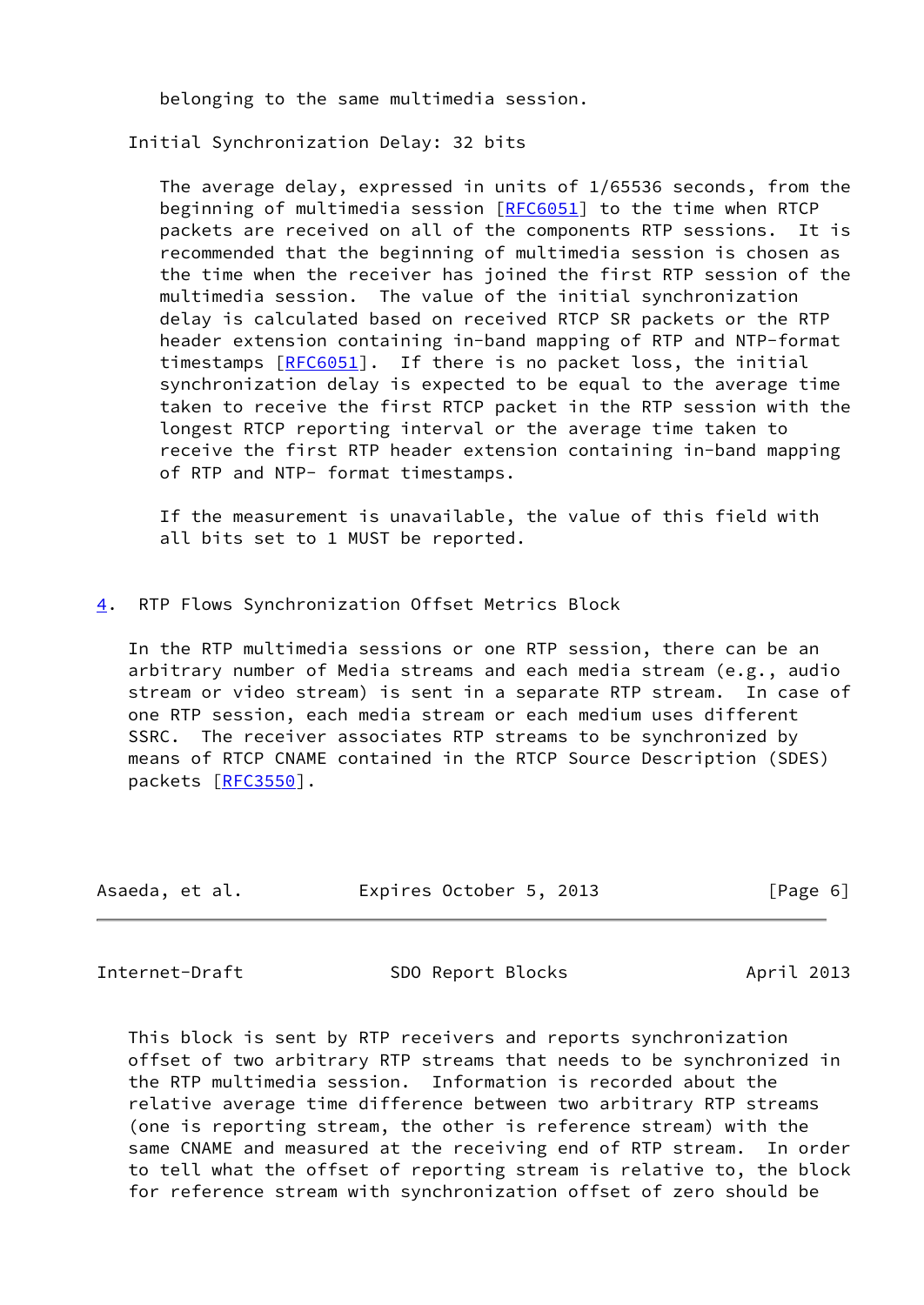reported.

 Instances of this Block refer by Synchronization source (SSRC) to the separate auxiliary Measurement Information block [\[RFC6776](https://datatracker.ietf.org/doc/pdf/rfc6776)] which describes measurement periods in use (see [\[RFC6776\] section](https://datatracker.ietf.org/doc/pdf/rfc6776#section-4.2) 4.2). This metrics block relies on the measurement period in the Measurement Information block indicating the span of the report and SHOULD be sent in the same compound RTCP packet as the measurement information block. If the measurement period is not received in the same compound RTCP packet as this Block, this Block MUST be discarded.

<span id="page-7-0"></span>[4.1](#page-7-0). Metric Block Structure

 The RTP Flow General Synchronization Offset Report Block has the following format:

0 1 2 3 0 1 2 3 4 5 6 7 8 9 0 1 2 3 4 5 6 7 8 9 0 1 2 3 4 5 6 7 8 9 0 1 +-+-+-+-+-+-+-+-+-+-+-+-+-+-+-+-+-+-+-+-+-+-+-+-+-+-+-+-+-+-+-+-+ BT=RFSO | I | Reserved | Block length=4 +-+-+-+-+-+-+-+-+-+-+-+-+-+-+-+-+-+-+-+-+-+-+-+-+-+-+-+-+-+-+-+-+ SSRC of source +-+-+-+-+-+-+-+-+-+-+-+-+-+-+-+-+-+-+-+-+-+-+-+-+-+-+-+-+-+-+-+-+ Synchronization Offset, most significant word +-+-+-+-+-+-+-+-+-+-+-+-+-+-+-+-+-+-+-+-+-+-+-+-+-+-+-+-+-+-+-+-+ Synchronization Offset, least significant word | +-+-+-+-+-+-+-+-+-+-+-+-+-+-+-+-+-+-+-+-+-+-+-+-+-+-+-+-+-+-+-+-+

<span id="page-7-1"></span>[4.2](#page-7-1). Definition of Fields in RTP Flow General Synchronization Offset Metrics Block

Block type (BT): 8 bits

 The RTP Flow General Synchronization Offset Report Block is identified by the constant <RFSO>.

Asaeda, et al. **Expires October 5, 2013** [Page 7]

Internet-Draft SDO Report Blocks April 2013

Interval Metric Flag (I): 2 bits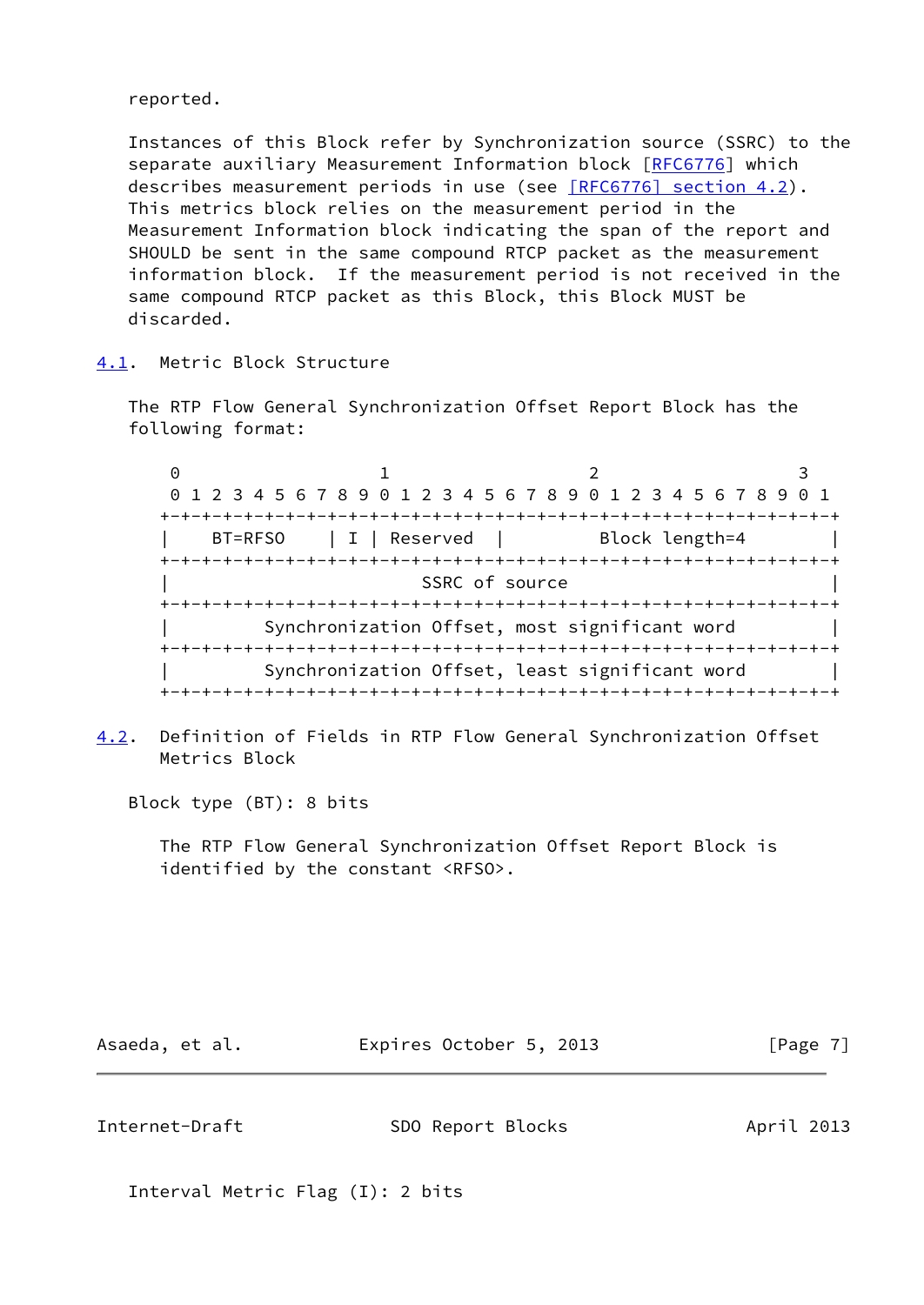This field is used to indicate whether the Burst/Gap Discard Summary Statistics metrics are Sampled, Interval or Cumulative metrics:

 I=10: Interval Duration - the reported value applies to the most recent measurement interval duration between successive metrics reports. I=11: Cumulative Duration - the reported value applies to the accumulation period characteristic of cumulative measurements. I=01: Sampled Value - the reported value is a sampled instantaneous value.

 In this document, the value I=00 is the reserved value and MUST NOT be used.

Reserved: 6 bits

 This field is reserved for future definition. In the absence of such a definition, the bits in this field MUST be set to zero and MUST be ignored by the receiver.

Block length: 16 bits

 The constant 3, in accordance with the definition of this field in Section [3 of RFC 3611](https://datatracker.ietf.org/doc/pdf/rfc3611#section-3) [\[RFC3611](https://datatracker.ietf.org/doc/pdf/rfc3611)].

SSRC of Source: 32 bits

 The SSRC of the media source SHALL be set to the value of the SSRC identifier of the reporting RTP stream to which the XR relates.

Synchronization Offset: 64 bits

 The synchronization offset of the reporting RTP stream relative to the reference stream with the same CNAME. The calculation of Synchronization Offset is similar to Difference D calculation in the [RFC3550](https://datatracker.ietf.org/doc/pdf/rfc3550). That is to say, if Si is the NTP timestamp from the reporting RTP packet i, and Ri is the time of arrival in NTP timestamp units for reporting RTP packet i, Sj is the NTP timestamp from the reference RTP packet j, and Rj is the time of arrival in NTP timestamp units for reference RTP packet j, then the value of the synchronization offset D may be expressed as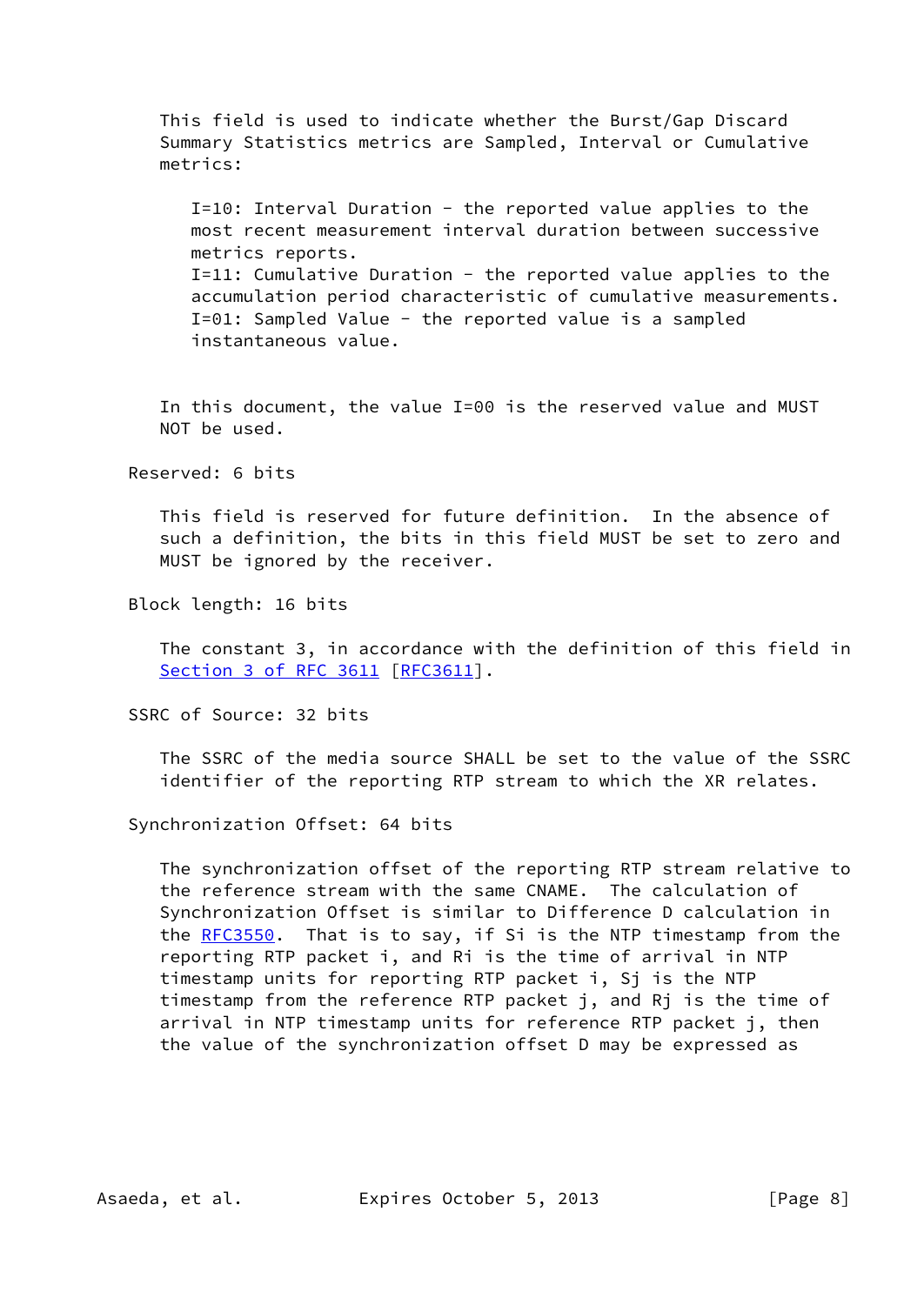<span id="page-9-1"></span>

Internet-Draft SDO Report Blocks April 2013

$$
D(i,j) = (Rj - Ri) - (Sj - Si) = (Rj - Sj) - (Ri - Si)
$$

 If in-band delivery of NTP-format timestamps is supported [[RFC6051\]](https://datatracker.ietf.org/doc/pdf/rfc6051), Si and Sj should be obtained directly from the RTP packets where NTP timestamps are available. If not, Si and Sj should be calculated from their corresponding RTP timestamps. The value of the synchronization offset is represented using a 64-bit signed NTP-format timestamp as defined in [\[RFC5905](https://datatracker.ietf.org/doc/pdf/rfc5905)], which is 64 bit signed fixed-point number with the integer part in the first 32 bits and the fractional part in the last 32 bits. . A positive value of the synchronization offset means that the reporting stream leads before the reference stream, while a negative one means the reporting stream lags behind the reference stream. The synchronization offset of zero means the stream is the reference stream.

 If the measurement is unavailable, the value of this field with all bits set to 1 MUST be reported.

<span id="page-9-0"></span>[5](#page-9-0). SDP Signaling

 [RFC3611] defines the use of SDP (Session Description Protocol) [\[RFC4566](https://datatracker.ietf.org/doc/pdf/rfc4566)] for signaling the use of XR blocks. XR blocks MAY be used without prior signaling.

<span id="page-9-2"></span>[5.1](#page-9-2). SDP rtcp-xr-attrib Attribute Extension

 Two new parameters are defined for the two report blocks defined in this document to be used with Session Description Protocol (SDP) [\[RFC4566](https://datatracker.ietf.org/doc/pdf/rfc4566)] using the Augmented Backus-Naur Form (ABNF) [[RFC5234](https://datatracker.ietf.org/doc/pdf/rfc5234)]. They have the following syntax within the "rtcp-xr" attribute [\[RFC3611](https://datatracker.ietf.org/doc/pdf/rfc3611)]:

```
 xr-format = xr-rfisd-block
/ xr-rfso-block
```
 xr-rfisd-block = " init-syn-delay" xr-rfso-block = " syn-offset"

Refer to Section [5.1 of RFC 3611](https://datatracker.ietf.org/doc/pdf/rfc3611#section-5.1) [\[RFC3611](https://datatracker.ietf.org/doc/pdf/rfc3611)] for a detailed description and the full syntax of the "rtcp-xr" attribute.

<span id="page-9-3"></span>[5.2](#page-9-3). Offer/Answer Usage

When SDP is used in offer-answer context, the SDP Offer/Answer usage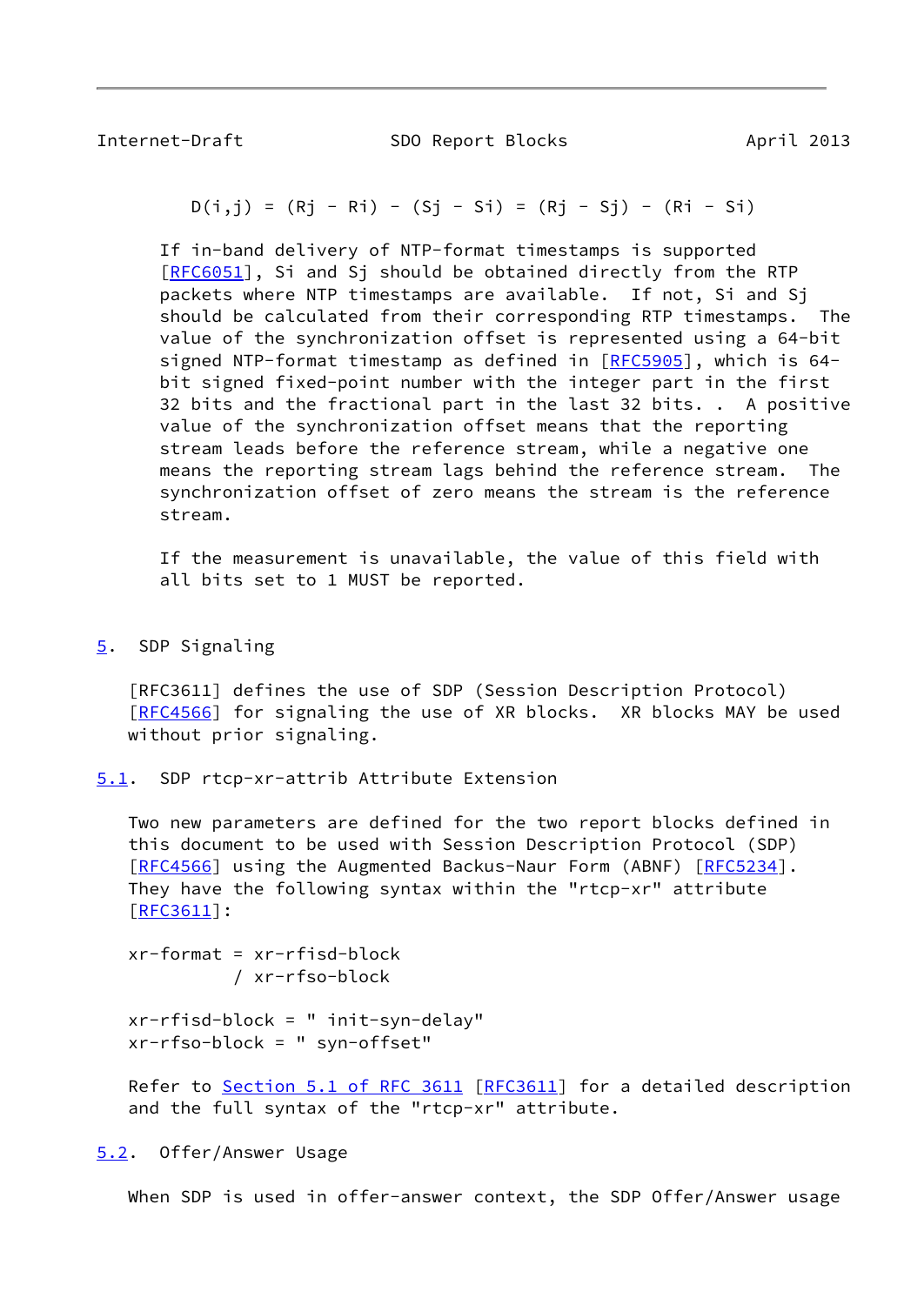defined in [[RFC3611\]](https://datatracker.ietf.org/doc/pdf/rfc3611) applies.

| Asaeda, et al. | Expires October 5, 2013 | [Page 9] |
|----------------|-------------------------|----------|
|----------------|-------------------------|----------|

<span id="page-10-1"></span>Internet-Draft SDO Report Blocks April 2013

<span id="page-10-0"></span>[6](#page-10-0). IANA Considerations

 New report block types for RTCP XR are subject to IANA registration. For general guidelines on IANA allocations for RTCP XR, refer to Section [6.2 of \[RFC3611\]](https://datatracker.ietf.org/doc/pdf/rfc3611#section-6.2).

 This document assigns two new block type values in the RTCP XR Block Type Registry:

 Name: RFISD Long Name: RTP Flows Initial Synchronization Delay Value <RFISD> Reference: [Section 3](#page-4-2)

 Name: RFSO Long Name: RTP Flows Synchronization Offset Metrics Block Value <RFSO> Reference: [Section 4](#page-6-0)

This document also registers two new SDP [\[RFC4566](https://datatracker.ietf.org/doc/pdf/rfc4566)] parameters for the "rtcp-xr" attribute in the RTCP XR SDP Parameters Registry:

- \* "xr-rfisd "
- \* "xr-rfso"

The contact information for the registrations is:

 Qin Wu sunseawq@huawei.com 101 Software Avenue, Yuhua District Nanjing, Jiangsu 210012, China

<span id="page-10-2"></span>[7](#page-10-2). Security Considerations

 The new RTCP XR report blocks proposed in this document introduces no new security considerations beyond those described in [[RFC3611](https://datatracker.ietf.org/doc/pdf/rfc3611)].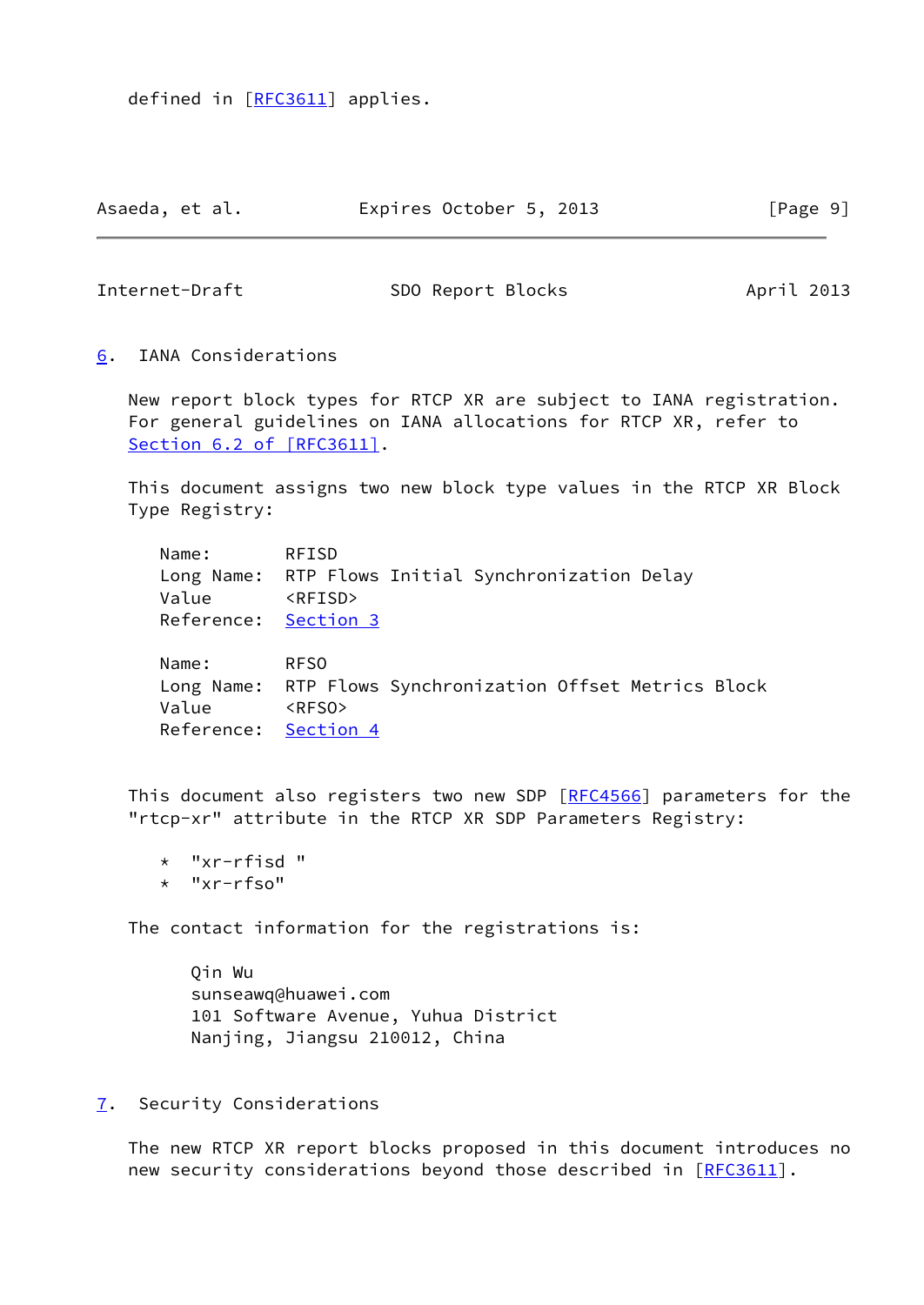# <span id="page-11-0"></span>[8](#page-11-0). Acknowledgements

 The authors would like to thank Bill Ver Steeg, David R Oran, Ali Begen, Colin Perkins, Roni Even, Kevin Gross, Jing Zhao, Fernando Boronat Segui, Mario Montagud Climent, Youqing Yang, Wenxiao Yu and Yinliang Hu,Jonathan Lennox for their valuable comments and suggestions on this document.

<span id="page-11-3"></span><span id="page-11-2"></span><span id="page-11-1"></span>

| Asaeda, et al.            | Expires October 5, 2013                                                                                                                                 | [Page 10]  |
|---------------------------|---------------------------------------------------------------------------------------------------------------------------------------------------------|------------|
| Internet-Draft            | SDO Report Blocks                                                                                                                                       | April 2013 |
| References<br>9.          |                                                                                                                                                         |            |
| 9.1. Normative References |                                                                                                                                                         |            |
| [RFC2119]                 | Bradner, S., "Key words for use in RFCs to Indicate<br>Requirement Levels", BCP 14, RFC 2119, March 1997.                                               |            |
| [REC3550]                 | Schulzrinne, H., Casner, S., Frederick, R., and V.<br>Jacobson, "RTP: A Transport Protocol for Real-Time<br>Applications", STD 64, RFC 3550, July 2003. |            |
| [RFC3611]                 | Friedman, T., Caceres, R., and A. Clark, "RTP Control<br>Protocol Extended Reports (RTCP XR)", RFC 3611,<br>November 2003.                              |            |
| $\lceil$ RFC4566]         | Handley, M., Jacobson, V., and C. Perkins, "SDP: Session<br>Description Protocol", RFC 4566, July 2006.                                                 |            |
| $\lceil$ RFC5234]         | Crocker, D. and P. Overell, "Augmented BNF for Syntax<br>Specifications: ABNF", STD 68, RFC 5234, January 2008.                                         |            |
| [RFC5905]                 | Mills, D., Martin, J., Burbank, J., and W. Kasch, "Network<br>Time Protocol Version 4: Protocol and Algorithms<br>Specification", RFC 5905, June 2010.  |            |
| [RFC6051]                 | Perkins, C. and T. Schierl, "Rapid Synchronisation of RTP<br>Flows", RFC 6051, November 2010.                                                           |            |
| [REG190]                  | Wenger, S., Wang, Y., Schierl, T., and A. Eleftheriadis,<br>"RTP Payload Format for Scalable Video Coding", RFC 6190,                                   |            |

May 2011.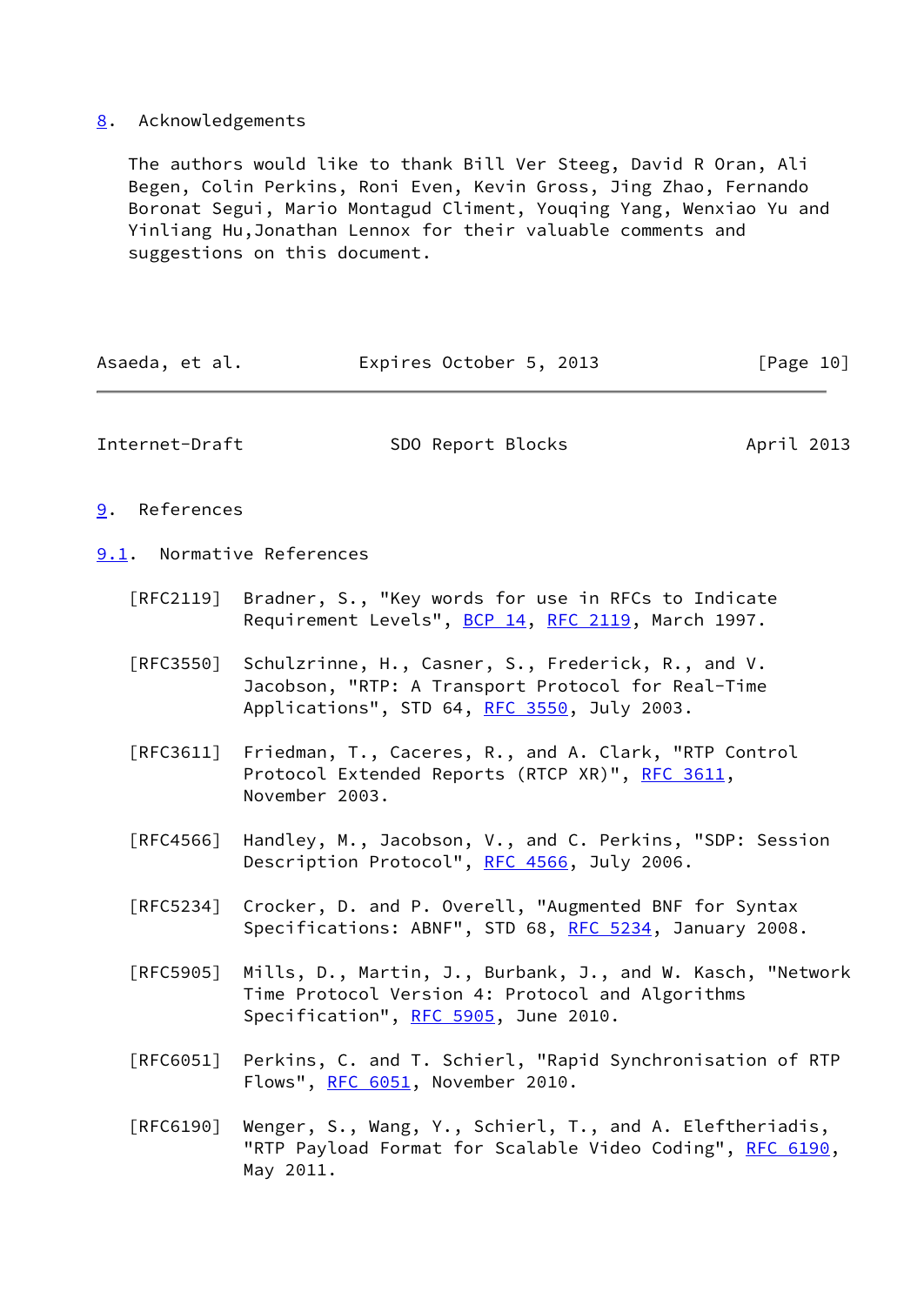[RFC6776] Wu, Q., "Measurement Identity and information Reporting using SDES item and XR Block", [RFC 6776](https://datatracker.ietf.org/doc/pdf/rfc6776), August 2012.

<span id="page-12-0"></span>[9.2](#page-12-0). Informative References

| [RFC6390] Clark, A. and B. Claise, "Guidelines for Considering New<br>Performance Metric Development", RFC 6390, October 2011. |
|--------------------------------------------------------------------------------------------------------------------------------|
| $[RFC6792]$ Wu, Q., "Guidelines for Use of the RTP Monitoring<br>Framework", RFC 6792, November 2012.                          |

- <span id="page-12-3"></span> [TR-126] BBF Forum, "Triple-play Services Quality of Experience (QoE) Requirements", December 2006.
- [Y.1540] ITU-T, "ITU-T Rec. Y.1540, IP packet transfer and availability performance parameters", November 2007.

| Asaeda, et al. | Expires October 5, 2013 | [Page 11] |
|----------------|-------------------------|-----------|
|                |                         |           |

<span id="page-12-2"></span>

| Internet-Draft | SDO Report Blocks | April 2013 |
|----------------|-------------------|------------|
|                |                   |            |

<span id="page-12-1"></span>[Appendix A.](#page-12-1) Metrics represented using [RFC6390](https://datatracker.ietf.org/doc/pdf/rfc6390) Template

 RFC EDITOR NOTE: please change XXXX in [RFCXXXX] by the new RFC number, when assigned.

- a. Initial Synchronization Delay Metric
	- \* Metric Name: RTP Initial Synchronization Delay
	- \* Metric Description: See [Section 2.1](#page-4-1), Initial Synchronization Delay term [RFCXXXX].
	- \* Method of Measurement or Calculation: See [section 3.2](#page-5-2), Initial Synchronization Delay definition [RFCXXXX].
	- \* Units of Measurement: See [section 3.2](#page-5-2), Initial Synchronization Delay definition [RFCXXXX].
	- \* Measurement Point(s) with Potential Measurement Domain: See [section 3,](#page-4-2) 1st paragraph [RFCXXXX].
	- \* Measurement Timing: See [section 3,](#page-4-2) 2nd paragraph [RFCXXXX] for measurement timing.
	- \* Use and applications: See **section 1.4** [RFCXXXX].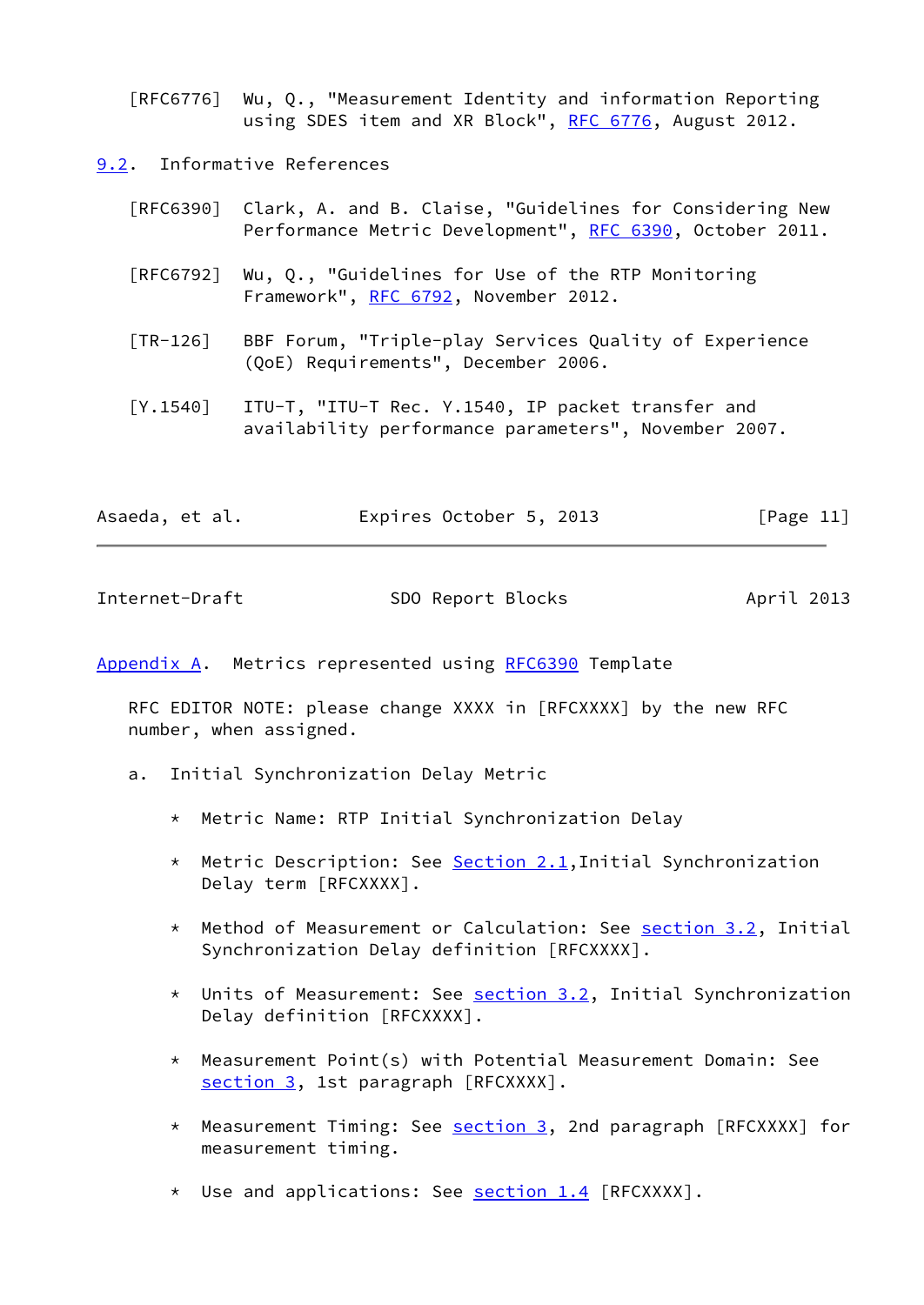- \* Reporting model: See [RFC3611.](https://datatracker.ietf.org/doc/pdf/rfc3611)
- b. Synchronization Offset Metric
	- \* Metric Name: RTP Synchronization Offset Delay
	- \* Metric Description: See [Section 2.1](#page-4-1), Synchronization Offset term [RFCXXXX].
	- \* Method of Measurement or Calculation: See [section 4.2](#page-7-1), Initial Synchronization Delay definition definition [RFCXXXX].
	- \* Units of Measurement: See [section 4.2](#page-7-1), Initial Synchronization Delay definition definition [RFCXXXX].
	- \* Measurement Point(s) with Potential Measurement Domain: See [section 4,](#page-6-0) 2nd paragraph [RFCXXXX].
	- \* Measurement Timing: See [section 4,](#page-6-0) 3rd paragraph [RFCXXXX] for measurement timing and [section 4.2](#page-7-1) [RFCXXXX] for Interval Metric flag.

| Asaeda, et al. | Expires October 5, 2013 | [Page 12] |
|----------------|-------------------------|-----------|
|                |                         |           |

<span id="page-13-1"></span>Internet-Draft SDO Report Blocks April 2013

- \* Use and applications: See [section 1.4](#page-2-4) [RFCXXXX].
- \* Reporting model: See [RFC3611.](https://datatracker.ietf.org/doc/pdf/rfc3611)

## <span id="page-13-0"></span>[Appendix B.](#page-13-0) Change Log

 Note to the RFC-Editor: please remove this section prior to publication as an RFC.

## <span id="page-13-2"></span>[B.1](#page-13-2). [draft-ietf-xrblock-rtcp-xr-syncronization-04](https://datatracker.ietf.org/doc/pdf/draft-ietf-xrblock-rtcp-xr-syncronization-04)

The following are the major changes compared to previous version:

 Additional text to clarify on how to distinguish report stream from reference stream. Other Editorial changes.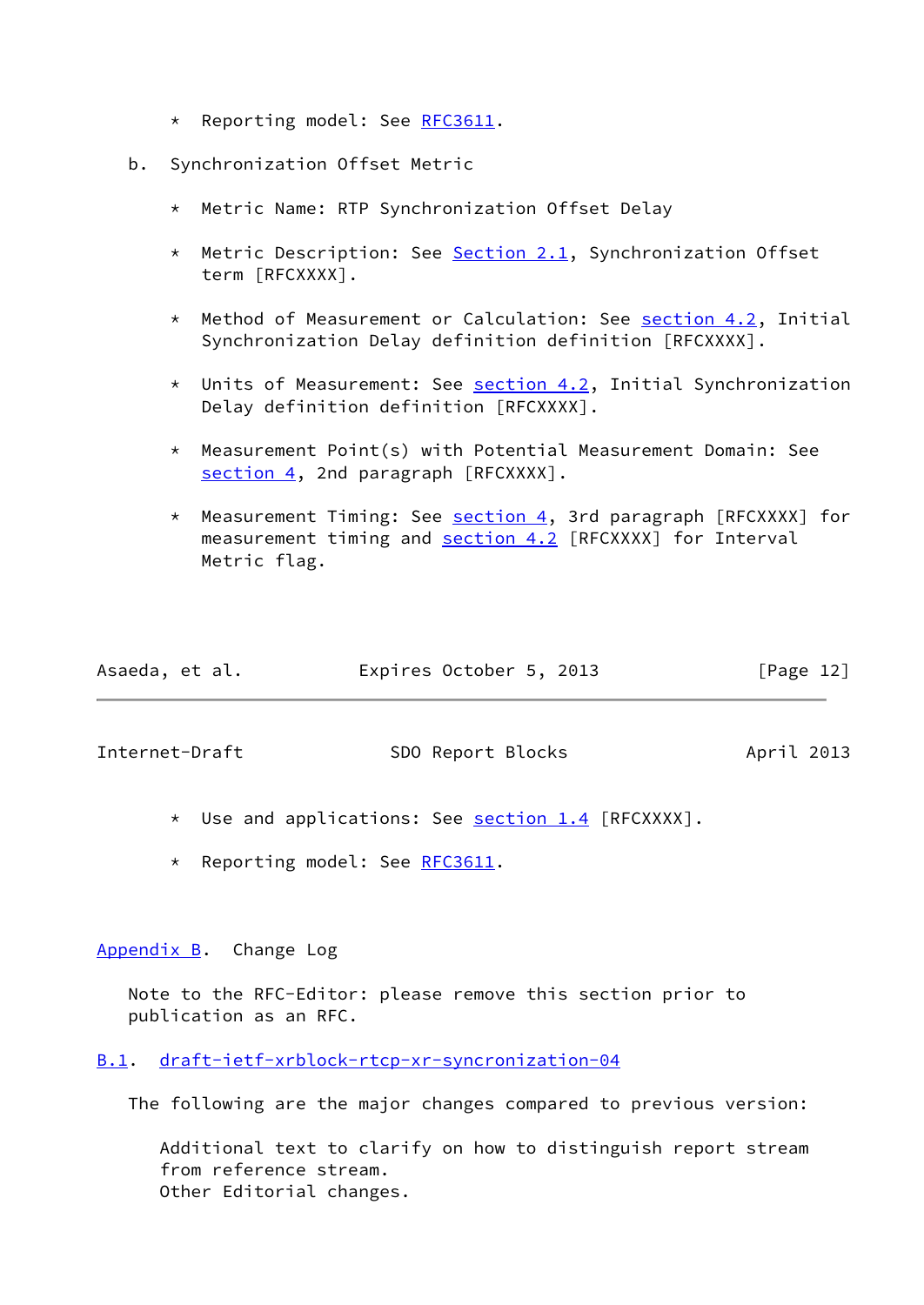## <span id="page-14-0"></span>[B.2](#page-14-0). [draft-ietf-xrblock-rtcp-xr-syncronization-03](https://datatracker.ietf.org/doc/pdf/draft-ietf-xrblock-rtcp-xr-syncronization-03)

The following are the major changes compared to previous version:

 Remove the need to signal the reference source in the synchronisation offset metrics RTCP XR report. Apply [RFC6390](https://datatracker.ietf.org/doc/pdf/rfc6390) template to metrics in the appendix. Other editorial changes to get inline with other XRBLOCK drafts.

<span id="page-14-1"></span>[B.3](#page-14-1). [draft-ietf-xrblock-rtcp-xr-syncronization-02](https://datatracker.ietf.org/doc/pdf/draft-ietf-xrblock-rtcp-xr-syncronization-02)

The following are the major changes compared to previous version:

 Editorial change based on comments raised on the list and in the IETF85 meeting

Authors' Addresses

 Hitoshi Asaeda National Institute of Information and Communications Technology 4-2-1 Nukui-Kitamachi Koganei, Tokyo 184-8795 Japan

Email: asaeda@nict.go.jp

Asaeda, et al. **Expires October 5, 2013** [Page 13]

Internet-Draft SDO Report Blocks April 2013

 Rachel Huang Huawei Technologies Co., Ltd. 101 Software Avenue, Yuhua District Nanjing, Jiangsu 210012 China

Email: Rachel@huawei.com

 Qin Wu Huawei Technologies Co., Ltd.